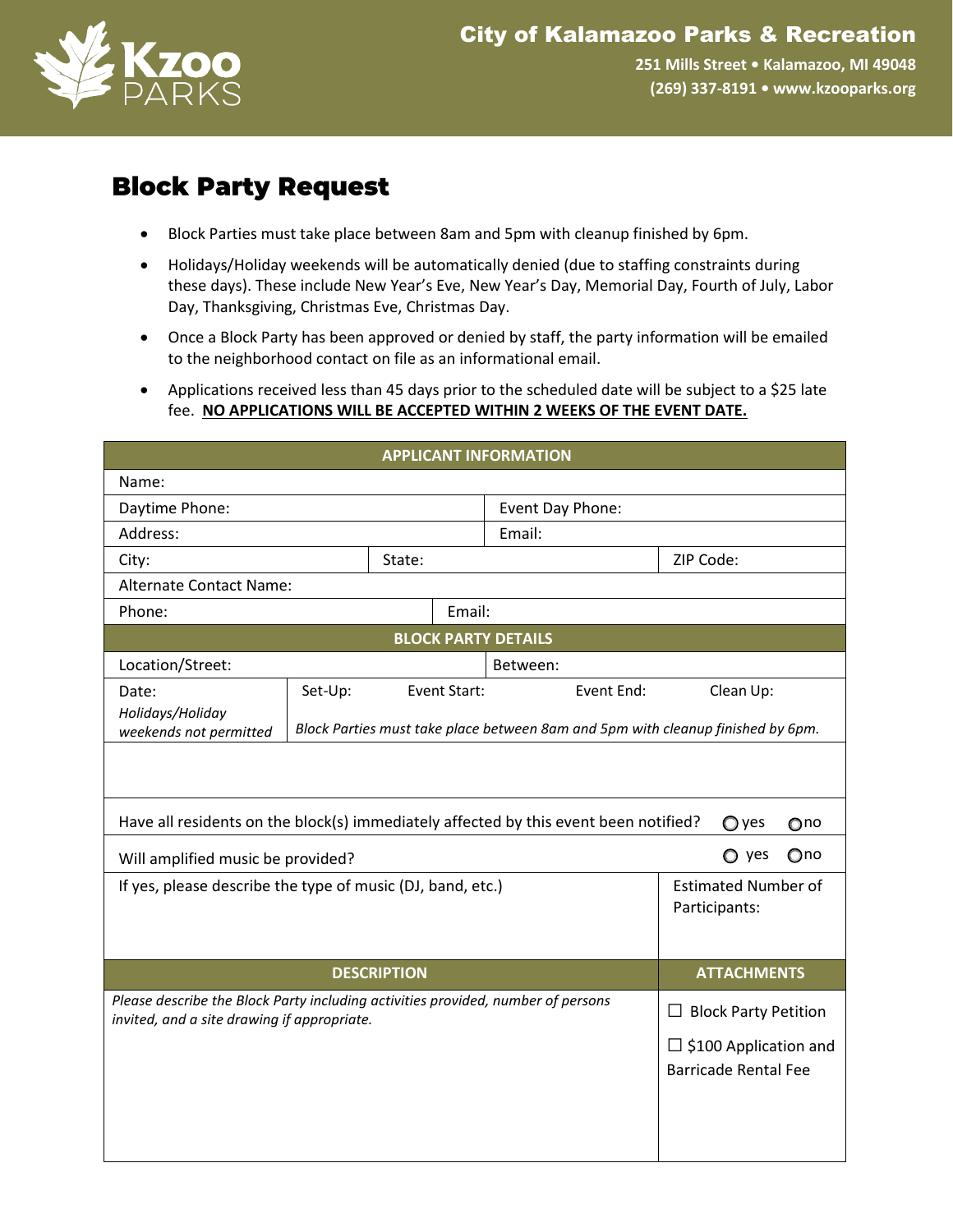

**251 Mills Street • Kalamazoo, MI 49048 (269) 337-8191 • www.kzooparks.org**

## **Block Party Petition**

| <b>BLOCK PARTY DETAILS</b>                                                                                   |                                                                                 |              |          |            |         |           |  |
|--------------------------------------------------------------------------------------------------------------|---------------------------------------------------------------------------------|--------------|----------|------------|---------|-----------|--|
| Location/Street:                                                                                             |                                                                                 |              | Between: |            |         |           |  |
| Date:                                                                                                        | Set-Up:                                                                         | Event Start: |          | Event End: |         | Clean Up: |  |
| Holidays/Holiday                                                                                             |                                                                                 |              |          |            |         |           |  |
| weekends not permitted                                                                                       | Block Parties must take place between 8am and 5pm with cleanup finished by 6pm. |              |          |            |         |           |  |
|                                                                                                              | Will alcoholic beverages be served?<br>yes<br>$\bigcirc$ no                     |              |          |            |         |           |  |
| State law prohibits open intoxicants on public streets; alcoholic beverages can only be on private property. |                                                                                 |              |          |            |         |           |  |
| <b>ves</b><br>⊙<br>Will amplified music be provided?                                                         |                                                                                 |              |          |            | no<br>0 |           |  |
| If yes, please describe the type of music (DJ, band, etc.)                                                   |                                                                                 |              |          |            |         |           |  |
|                                                                                                              |                                                                                 |              |          |            |         |           |  |
|                                                                                                              |                                                                                 |              |          |            |         |           |  |
| <b>Estimated Number of Participants:</b>                                                                     |                                                                                 |              |          |            |         |           |  |
| <b>Other Event Details:</b>                                                                                  |                                                                                 |              |          |            |         |           |  |
|                                                                                                              |                                                                                 |              |          |            |         |           |  |
|                                                                                                              |                                                                                 |              |          |            |         |           |  |
|                                                                                                              |                                                                                 |              |          |            |         |           |  |
|                                                                                                              |                                                                                 |              |          |            |         |           |  |

**We, the undersigned, have been informed that \_\_\_\_\_\_\_\_\_\_\_\_\_\_\_\_\_\_\_\_\_\_\_\_\_\_\_\_\_\_\_\_\_\_\_\_ is/are organizing the block party described above. By signing we indicate our agreement with this event and understand that the street given as the event location will be closed to vehicular traffic during the time of the party:**

| <b>Name</b> | <b>Address</b>                                                                                                                                                                                                                                                                                                                                                                                                     | <b>Phone Number</b> |  |  |
|-------------|--------------------------------------------------------------------------------------------------------------------------------------------------------------------------------------------------------------------------------------------------------------------------------------------------------------------------------------------------------------------------------------------------------------------|---------------------|--|--|
|             |                                                                                                                                                                                                                                                                                                                                                                                                                    |                     |  |  |
|             |                                                                                                                                                                                                                                                                                                                                                                                                                    |                     |  |  |
|             | $\overline{\phantom{a}3.}$ $\overline{\phantom{a}3.}$ $\overline{\phantom{a}4.}$ $\overline{\phantom{a}5.}$ $\overline{\phantom{a}0.}$ $\overline{\phantom{a}0.}$ $\overline{\phantom{a}0.}$ $\overline{\phantom{a}0.}$ $\overline{\phantom{a}0.}$ $\overline{\phantom{a}0.}$ $\overline{\phantom{a}0.}$ $\overline{\phantom{a}0.}$ $\overline{\phantom{a}0.}$ $\overline{\phantom{a}0.}$ $\overline{\phantom{a}0$ |                     |  |  |
|             |                                                                                                                                                                                                                                                                                                                                                                                                                    |                     |  |  |
|             |                                                                                                                                                                                                                                                                                                                                                                                                                    |                     |  |  |
|             | $\overline{6.}$                                                                                                                                                                                                                                                                                                                                                                                                    |                     |  |  |
|             |                                                                                                                                                                                                                                                                                                                                                                                                                    |                     |  |  |